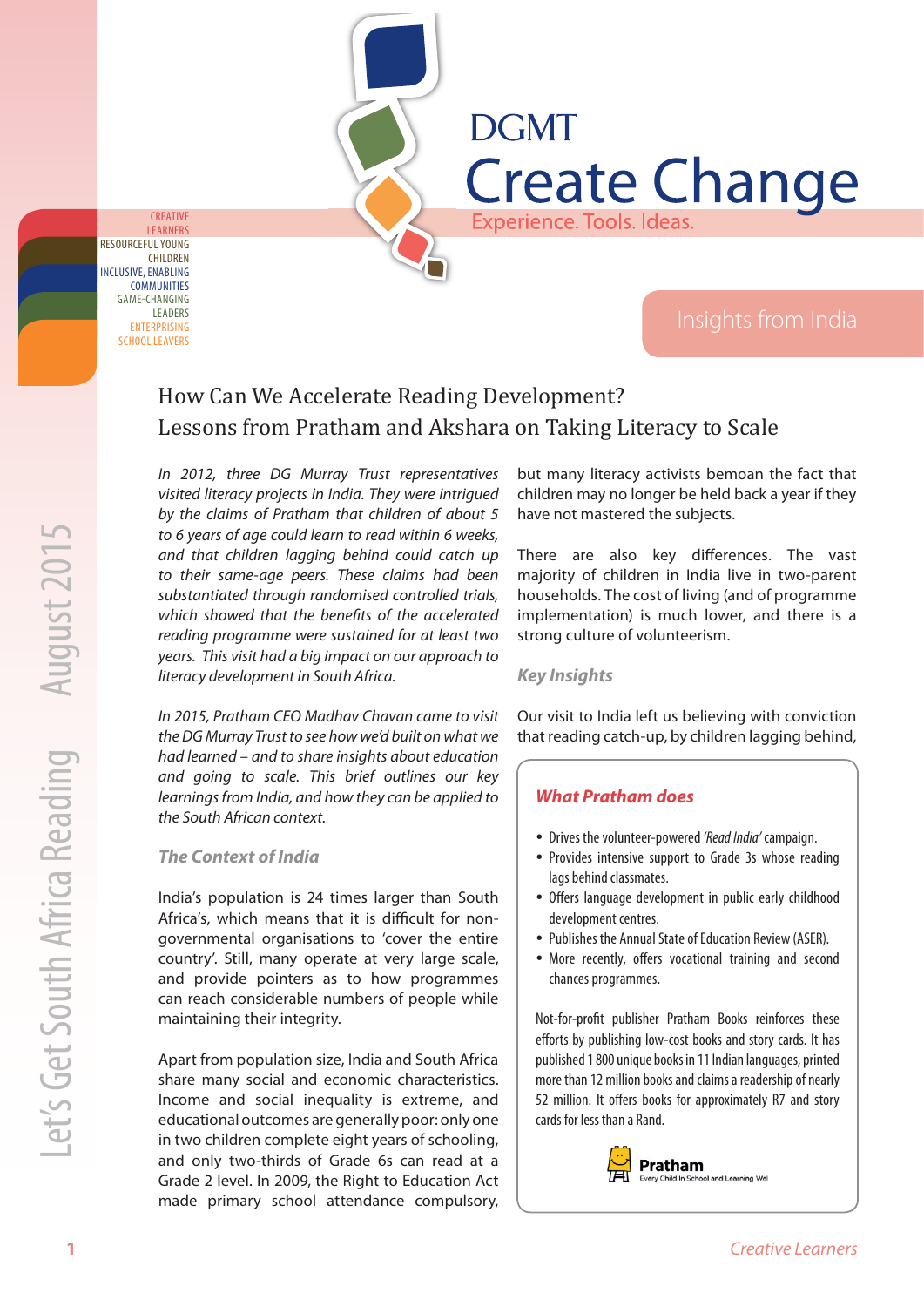# *Pratham's way of assessing reading ability*

No reading at all

Letter readers: readers who know the alphabet

Word readers: can recognise words but cannot yet connect words to represent a thought

**Paragraph** readers: fluent with simple words, vowels and consonants Story readers: readers who are fluent and whose ability is ageappropriate

# *Pratham's 4-step models for building literacy and numeracy*

### *Accelerating literacy*

**Step 1:** read a story; get the child to recite the story; then get them to read along with you.

**Step 2:** Use phonics charts and help the child identify phonics in text (reading and writing).

**Step 3:** Learn with rhyming words (using 12 forms of each letter).

**Step 4:** Encourage the child to say anything and write anything.

### *Accelerating numeracy*

- 1. Say something: learn to say numbers from 1 to 100, and then 1 to 1000.
- 2. Do something: Count pointing to corresponding objects as you say the numbers.
- 3. Read something: Read equations in text or as numbers.
- 4. Write something: Record what you do. First write numbers, then account for quantities, then add and subtract.

is possible – and that with the resources available at our disposal, significant scale-up of programmes is within reach, based on what Indian programmes achieve with far fewer resources.

As to how we can achieve this, our key take-home messages were:

- $\bullet$  Working with government is critical in literacy development, to obtain scale and to ensure that benefits of accelerated reading programmes are entrenched.
- The availability and affordability of books is crucial – we will not develop a culture of reading without a print-rich environment that puts books into the homes of all children.
- $\bullet$  Child-to-child learning can be very effective: it's often more interactive, less didactic, and encourages self-correction of errors.
- $\bullet$  To improve literacy at scale, we must set a goal and design an approach that can meet it, rather than design on a micro level and try to replicate many times over.
- To spread and reach scale, an approach must be simple – just like a game of "telephone", complex messages will get lost in dissemination.

#### *The Experience of Pratham*

Pratham is a large non-government organisation (NGO) that has supported literacy development in numerous states across India since 1994. Its specific methodology has been adopted by smaller NGOs. In 2014-2015, it reached 7.7 million children, 15 000 youth and enrolled 4 600 school drop-outs.

#### *Read India*

Pratham's main programme, Read India, provides intensive support to children who have fallen behind in reading and maths, primarily through running learning camps. The majority of children are in Grades 3-5, although some of the programme targets children in Grades 1-7.

In 2013-14, Read India reached almost 400 000 children in 11 450 villages, and mobilised approximately 19 000 volunteers to run more than 20 000 learning camps. Although vast, this was a considerable decrease from Phase 1 of the campaign, which was run in 370 000 villages. The scale back did, however, allow for the programme to become more manageable in terms of support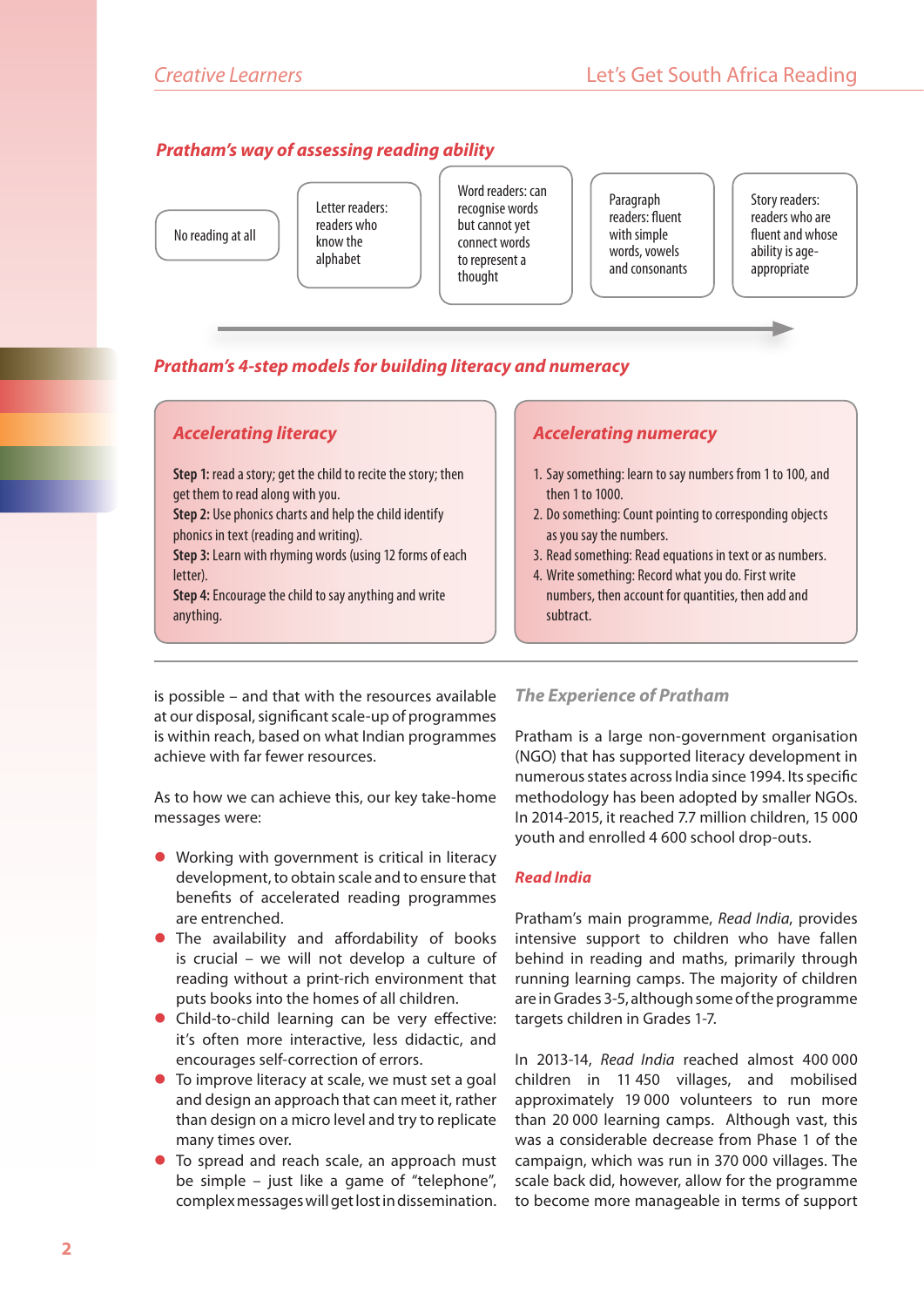and quality control. It also works in "balwadis "(preschools) with children aged 3-5, to ensure they are prepared to start formal schooling.

**Literacy:** Our visit takes us to one of the thousands of government-supported early childhood development (ECD) centres in Mumbai. Here, the teacher reads from one of Pratham's glossy, attractive and high-quality books. Then, remarkably, a confident four-year-old stands up and tells the story. Then another child stands up, and another. Finally, the children sit with the teacher, follow her finger and watch the words as she reads the same story back to the class.

This approach is also used by Pratham volunteers who, assist the older children lagging behind their classmates. Then, alphabet and phonics charts "barakhadi" are used to develop the building blocks of reading. Hindi, as with most Indian languages, follows a simple phonics structure: there are 24 consonants, and their verbalisation is changed by adding one of twelve vowel strokes – e.g. ka, kaa, ki, kee, ku, koo, kay, kai, ko, kow. Children then learn to associate the phonics with rhyming words and begin to recognise the phonics in short paragraphs.

Initially, Pratham did not focus on writing, but has now recognised the importance of integrating reading and writing. Here, the children are encouraged to draw a 'mind-map' of their story before they start to write it, which gives it structure and form.

**Numeracy:** The first step is for children to learn to say numbers from 1 to 100, and then in hundreds to 1 000, and then in 1 000s to 10 000 – and so on. In this way, children quickly develop a sense of the decimal quantum jumps in numbers. Next, children count as they point to and play with corresponding objects, whether beads or play money. Pratham has innovated and promotes the 'combined activities for maximised learning' method (known as CAMaL), whereby seeing, saying and touching integrates numeracy concepts in children's minds.

Once children are comfortable with the basic concepts of sizes, shapes and arithmetic, they are encouraged to say word sums out loud until they are familiar with the language; and finally, they start to record what they do in writing.

*Learning camps:* In 2012, we attended a 'learning camp' for Grade 3s – essentially an intensive weeklong course held at the school – for children falling behind. What impressed us was how the children interacted with each other, telling stories, reading, and playing games that developed numeracy skills. Volunteers facilitated rather than 'teach'; children used the school floor as their chalkboard to do sums and write stories.

**ASER:** Pratham's Annual Status of Education Report (ASER) is the largest non-governmental household survey in rural India. It measures enrolment status, as well as basic reading and maths skills of children aged 3-16, using a common set of testing tools and a comprehensive sampling framework. In 2013, the survey targeted 600 000 children in 570 rural districts, and was administered by more than 25 000 volunteers.

What struck us most about this process was that assessments are done by volunteers, in homes, in front of parents. This ensures that all children are reached, even those not enrolled in school. It also sometimes sparks parents' outrage – "my child goes to school every day, why doesn't she know how to read?" – but it also galvanizes parents to demand quality education to get involved.

#### *External and Internal Challenges*

We were inspired by what we saw, but the programme is not without challenges. In 2012, the state government of Maharashtra had terminated its state-wide agreement with Pratham to work in schools, apparently because the Pratham way of working was inconsistent with the newly approved curriculum.

There are internal challenges as well: we got the sense that the scale of the first Phase of Read India, with 370 000 villages was just too big to manage, and raised questions about the quality of volunteer support. Pratham has responded by consolidating its work to 25 000 villages in Phase 2, and 11 450 in Phase 3 – a 32-fold reduction in scale. Pratham's reading evaluation tool is simple and quick to administer, and can be used by volunteers – but the ASER team has found that while it provides useful information about reading fluency, it does not tell us enough about reading comprehension. Finally, while we understood and appreciate the focus on lagging Grade 3s, we were concerned